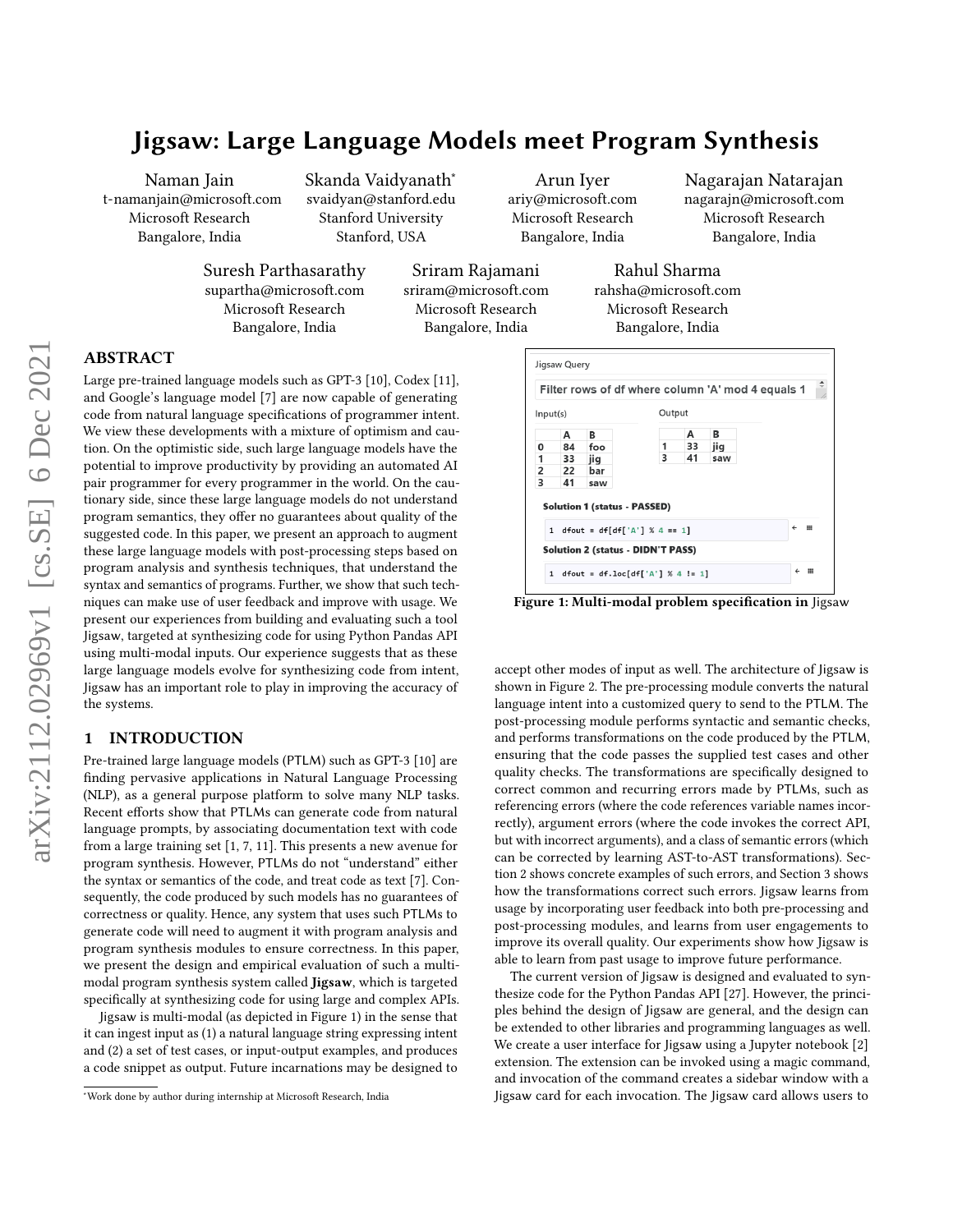supply and edit inputs to the system, inspect the results and copy the desired output back into the main notebook window.

We evaluate Jigsaw in terms of the overall accuracy, as well as accuracy of the components of the pre-processing and post-processing modules, on two datasets we created: PandasEval1, created by the authors of this paper, and PandasEval2, created by 25 users during a hackathon, where participants were given points for solving Python Pandas tasks using Jigsaw. The hackathon was conducted across two sessions (details in Section [4\)](#page-5-0). We used user feedback from the first session to improve the pre-processing and post-processing modules of Jigsaw, and found users were about to solve about 10% more tasks in the second session, due to learning improvements from the first session.

We instantiate Jigsaw with two state-of-the-art PTLMs: GPT-3 [\[10\]](#page-10-0) and Codex [\[11\]](#page-10-1), and present comprehensive evaluations in Section [5.](#page-6-0) We show the overall improved performance of Jigsaw compared to baselines and state-of-the-art code synthesis frameworks on the two datasets, as well as gains due to learning from user feedback over time.

In summary, this paper makes the following contributions:

- We present an architecture to perform code synthesis by augmenting black-box PTLMs with program analysis and synthesis-based techniques and multi-modal specifications. We have implemented the architecture in a tool called Jigsaw. We have developed a Jupyter notebook extension that allows users to interact with the system seamlessly.
- We characterize common classes of errors made by PTLMs, namely, reference errors, argument errors, and semantic errors. Motivated by these errors, we have designed program analysis and synthesis techniques in Jigsaw to fix such errors in code snippets produced by PTLMs. We have also designed techniques to learn from user feedback and improve with usage.
- We have created two Pandas datasets with multi-modal specifications (provided in the supplementary material, and to be released for community use). Using two state-of-the-art PTLMs, we show that Jigsaw yields significantly higher accuracy compared to baselines on the two datasets.

Our hypothesis is that even as PTLMs for code improve, systems such as Jigsaw that perform pre-processing and post-processing modules will be crucial to improve user experience, and enhance the quality of the output produced. This is because PTLMs inherently do not understand the syntax or semantics of code they generate, so we expect gaps to remain between PTLM output and user expectation. Tools based on program analysis and synthesis techniques that understand the code and API syntax and semantics can address these gaps better than generic PTLMs. We discuss how to design pre-processing and post-processing modules in a general manner, so that Jigsaw can work for any language and any API.

#### <span id="page-1-0"></span>2 JIGSAW OVERVIEW

Jigsaw is a multi-modal, interactive code synthesis system where (a) the user specifies intent via a combination of natural language description and test cases (i.e., input-output (I/O) examples); and (b) the user interacts with the system via a friendly and seamless interface integrated with the programming environment. The interactive aspect of Jigsaw is crucial for the developer to refine the possibly ambiguous intent specification as well as for the system to gather useful feedback for improving the components. In this section, we highlight some of the challenges in using general-purpose PTLMs for specific domains with example queries, which directly motivates the design of our Jigsaw code synthesis pipeline.

## 2.1 Jigsaw design principles

We treat large language models as black-box, i.e., we can only query them. This is a reasonable assumption since the premise that the expertise and means to fine-tune the models is out of reach for most users. This design choice is motivated by three reasons: (a) there is a natural barrier to access these large models, and we can get only the output of the model for a given input via some interface (e.g., REST APIs), (b) these large language models constantly evolve and get better with each generation [\[10,](#page-10-0) [32\]](#page-11-1); treating them as blackboxes enables plug-and-play with minimal effort, and (c) finally, domain-specific improvements to large language models (e.g. for Python programming [\[15\]](#page-10-5), general programming [\[11\]](#page-10-1)) are rendered complementary to our efforts rather than competitive.

We configure Jigsaw with a PTLM (GPT-3 and Codex, in this work) of choice to be used as a black-box. We focus on appropriately setting up or priming these models for a given task at hand, characterizing common failure modes of PTLMs for code synthesis, and building components that can overcome such recurring failures. We rely on both program synthesis-based techniques and multi-modal specification to design these components. Our goal is to enable synthesis of syntactically and semantically correct code snippets for a given domain and using feedback from usage to improve the system over time.

The pre-processing module of Jigsaw contextualizes the input to the black-box language model using heuristic techniques (akin to recent efforts [\[23,](#page-11-2) [30,](#page-11-3) [44\]](#page-11-4)). A key contribution of our system is in its post-processing module:(a) speeding up the combinatorial search space of API functions and their arguments, and (b) learning and updating a set of transformation or re-write rules to be applied to the erroneous snippets output by PTLMs. The post-processing module uses I/O examples to choose the appropriate transformation.

In the rest of the paper, we instantiate Jigsaw for solving data transformation tasks with Python Pandas API, which is widely used by data scientists to process tabular data [\[27\]](#page-11-0).

#### 2.2 PTLMs as black-box

Consider a typical scenario where the user wants to load and examine the data in a csv file. Pandas uses dataframe objects (twodimensional tabular representation) to store and process heterogeneous data (commonly named with df prefixes in the code, like  $df$ ,  $df1$ ,  $df2$ ,  $dfin$ ). The user invokes Jigsaw with a simple natural language description of the intent in a cell of Jupyter Notebook:

%jigsaw -q "Load ./data.csv file"

The "magic command" %jigsaw invokes the synthesis pipeline with the given query. Jigsaw (configured with GPT-3) returns the following snippets for the above query:

 $\int df = pd.read_csv('./data.csv')$ 

csv = pd.read\_csv('./data.csv', header=None)  $\overline{\phantom{a}}$   $\overline{\phantom{a}}$   $\overline{\phantom{a}}$   $\overline{\phantom{a}}$   $\overline{\phantom{a}}$   $\overline{\phantom{a}}$   $\overline{\phantom{a}}$   $\overline{\phantom{a}}$   $\overline{\phantom{a}}$   $\overline{\phantom{a}}$   $\overline{\phantom{a}}$   $\overline{\phantom{a}}$   $\overline{\phantom{a}}$   $\overline{\phantom{a}}$   $\overline{\phantom{a}}$   $\overline{\phantom{a}}$   $\overline{\phantom{a}}$   $\overline{\phantom{a}}$   $\overline{\$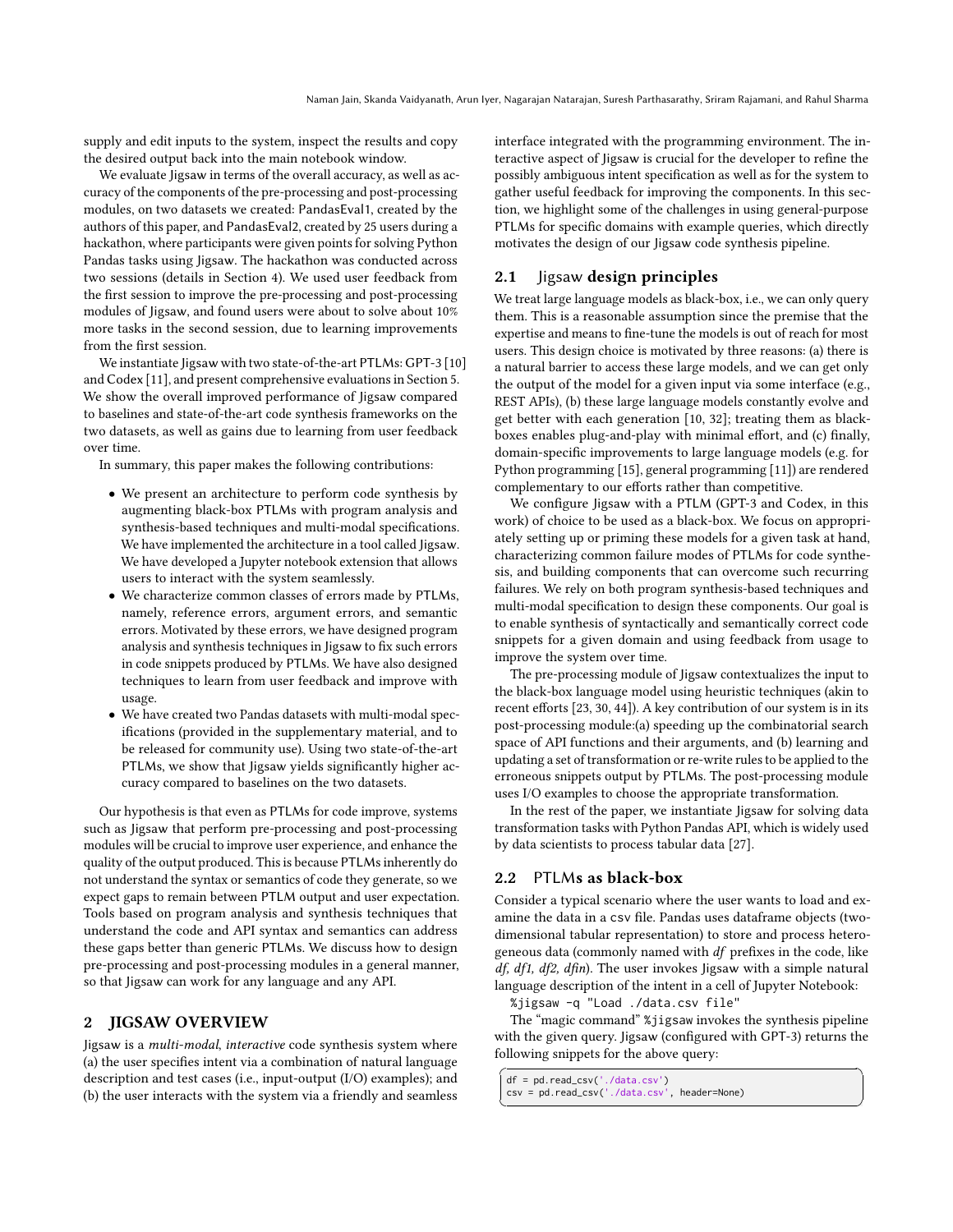<span id="page-2-0"></span>

Figure 2: Architecture of Jigsaw

The user then issues the following query in the session: %jigsaw -q "Remove substring 'Name:' from column 'country' of df"

Jigsaw produces the following snippets.

df['country'] = df['country'].str.replace('Name:', '')

 $\overbrace{\phantom{xxxxx}}$  A key knob in PTLMs is setting the right context for a given user query. This context is passed as an input to the PTLM in addition to the user query. To this end, Jigsaw first prepares the input in the pre-processing stage (details in Section [3.2\)](#page-3-0). The preparation involves assembling a set of "relevant" question-answer pairs to inform the PTLM of the nature of the input task — which is converting natural language text to Python code, specifically, Pandas code. With the context selection in the pre-processing stage, Jigsaw produces the desired code snippets shown above. In contrast, the GPT-3 model without context selection produces the following incorrect snippet for the above query:

```
\sqrt{df} = df.country.str.remove('Name:')
```
**EXECUTE:**<br>Recent studies, both in the context of natural language understanding [\[30,](#page-11-3) [44\]](#page-11-4) as well as in the programming [\[7\]](#page-10-2) domains, have shown the influence and importance of context selection in the output of PTLMs. Our work provides further evidence that context selection can significantly impact the quality of the code generated for Pandas programming tasks, with two different PTLMs, demonstrated in Section [5.4.](#page-8-0)

## 2.3 Learning to fix recurring failure modes of PTLMs

The core aspect of Jigsaw system design is incorporating a postprocessing phase that involves: (a) characterizing, (b) transforming the (syntactically and/or semantically) erroneous code snippets, and, more importantly, (c) endowing the system with the capability to improve (in terms of accuracy) from feedback as more users interact with it over time. Below, we highlight common classes of errors we observe over two different Pandas programming datasets (created by us, and described in Section [4\)](#page-5-0) using two different PTLMs, namely GPT-3 and Codex.

1. Referencing errors: We observe that, even with suitable context, PTLMs can produce incorrect referencing of variable names in otherwise accurate code snippets.

2. Incorrect arguments: In some cases, PTLMs produce code with

the right composition of API functions, but with incorrect arguments. For instance, consider the following invocation:

%jigsaw -q "remove all duplicate entries of column 'inputB'"

✞ ☎ dfout = df.drop\_duplicates(subset=['inpB']) # PTLM dfout = df.drop\_duplicates(subset=['inpB'],keep=False) # Correct ✝ ✆

3. Semantic errors: A recurring failure mode for the PTLMs we have experimented with is that they produce code snippets that are almost correct, but the semantics are wrong because of a minor error. We can quantify this via suitable edit distance between the ASTs of the produced and the correct (i.e., intended) code snippets. For instance, consider the following invocation:

%jigsaw -q "Get fourth value from column 'C' in dfin and assign to dfout"

✞ ☎ dfout = dfin.ix[3, 'C'] # PTLM dfout = dfin.loc[3, 'C'] # Correct  $\overline{\phantom{a}}$   $\overline{\phantom{a}}$   $\overline{\phantom{a}}$   $\overline{\phantom{a}}$   $\overline{\phantom{a}}$   $\overline{\phantom{a}}$   $\overline{\phantom{a}}$   $\overline{\phantom{a}}$   $\overline{\phantom{a}}$   $\overline{\phantom{a}}$   $\overline{\phantom{a}}$   $\overline{\phantom{a}}$   $\overline{\phantom{a}}$   $\overline{\phantom{a}}$   $\overline{\phantom{a}}$   $\overline{\phantom{a}}$   $\overline{\phantom{a}}$   $\overline{\phantom{a}}$   $\overline{\$ 

Jigsaw employs a post-processing phase that critically relies on the multi-modal specification (I/O examples, in particular) to overcome the aforementioned recurring failures. To this end, we pass the incorrect output code snippet from PTLM (which can be ascertained with the help of I/O examples in the specification) through a series of components driven by PL-based techniques (details in Section [3.3\)](#page-3-1). The two key ideas are outlined below.

- (1) Using the API functions in the incorrect code snippets produced by PTLM, we seed the enumerative search for the right arguments. We perform this search efficiently adapting the AutoPandas framework [\[9\]](#page-10-6) which is an enumerative-search based programming by examples framework built for Pandas API.
- (2) The user interface of Jigsaw enables getting feedback which is then used by our system to learn a set of AST-to-AST transformations using the Prose synthesis framework [\[16,](#page-10-7) [31\]](#page-11-5). The challenge here lies in clustering errors that are alike so that a small set of general transformations can be learnt.

## <span id="page-2-1"></span>3 JIGSAW ARCHITECTURE

The architecture of Jigsaw is depicted in Figure [2.](#page-2-0) In this section, we describe each module in detail.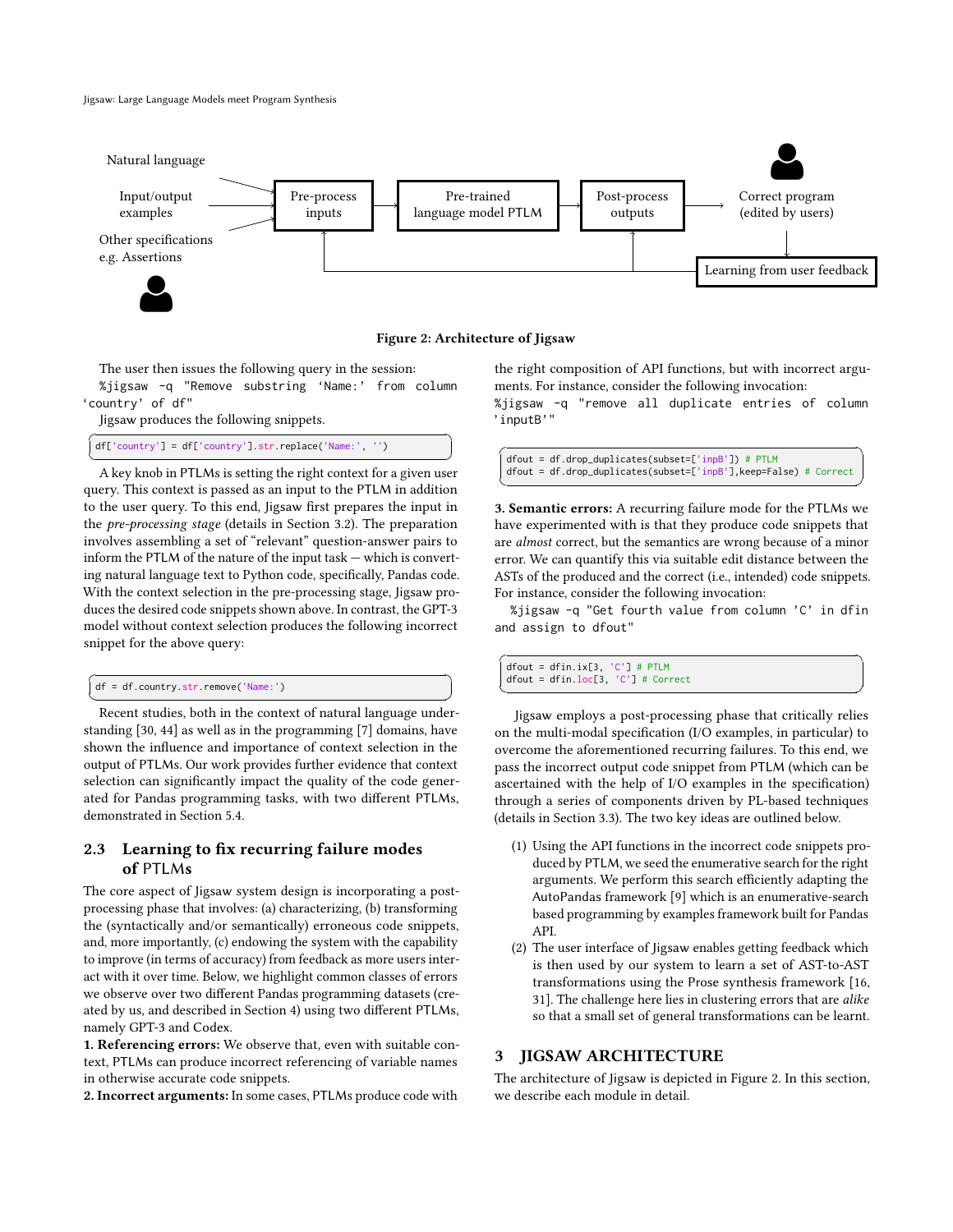Naman Jain, Skanda Vaidyanath, Arun Iyer, Nagarajan Natarajan, Suresh Parthasarathy, Sriram Rajamani, and Rahul Sharma

<span id="page-3-3"></span>

Output: Où êtes-vous?

Figure 3: English to French translation using GPT-3

#### 3.1 Pre-trained Language Models

We describe Pre-trained Language Models (PTLMs) using GPT-3 as an example. GPT-3 stands for "Generative Pre-trained Transformer 3", which is the third version of a large transformer model developed by OpenAI.GPT-3 is a neural model with 175 billion parameters, trained on a very large corpus consisting of publicly available datasets such as CommonCrawl <sup>[1](#page-3-2)</sup>. WebRText dataset, two internet-based books corpora, and English Wikipedia. GPT-3 is a general-purpose model that can be customized to perform a variety of NLP tasks. Such customizations do not involve fine-tuning the ML model for the specific task at hand. Instead, the user of GPT-3 can describe the task using a few examples (on the order of 4-5 examples works usually), and GPT-3 is then able to produce answers for the specific task. A session with GPT-3 has the form:  $(Q_1, A_1), (Q_2, A_2), \ldots, (Q_k, A_k), Q$ , where k is a small number (typically 4 or 5), the pairs  $(Q_i, A_i)$  are question-answer pairs to describe the task we want GPT-3 to perform, and  $Q$  is the question for which we seek an answer.

For example, if  $(Q_i, A_i)$  are such that  $Q_i$  are English statements and  $A_i$  are corresponding French translations, then GPT-3 becomes an English-French language translator. See session in Figure [3.](#page-3-3)

Other recent PTLMs include Codex [\[11\]](#page-10-1), which is OpenAI's recent language model trained specifically on code, and Google's large language model [\[7\]](#page-10-2); these models translate natural language to program. Jigsaw uses PTLMs to produce Pandas code, given a natural language description of intent, and test cases. Specifically, Jigsaw session with GPT-3 has the form:  $(N_1, P_1), (N_2, P_2), \ldots, (N_k, P_k), N$ where  $N_i$  is English description of intent, and  $P_i$  is the code snippet we want the PTLM to produce. We currently do not pass inputoutput examples to the PTLM. Instead, we use these test cases to check and filter the candidate codes produced by the PTLM during post-processing, or transform the code produced by the PTLM such that it passes the test cases.

## <span id="page-3-0"></span>3.2 Pre-processing

The goal of Jigsaw's pre-processing module is to convert the user intent into a suitable query for the PTLM. As mentioned above, PTLMs take a sequence of question-answer pairs  $(N_1, P_1), (N_2, P_2)$ ,  $\ldots$ ,  $(N_k, P_k)$  as a preamble before we supply the current query. We use the term context to denote this preamble. Previous works in natural language processing (NLP) [\[23,](#page-11-2) [30,](#page-11-3) [44\]](#page-11-4) have shown that

<span id="page-3-4"></span>

Figure 4: Illustration of Pre-processing step of Jigsaw

the performance of these PTLMs is heavily influenced by this context; and the performance improves if the question-answer pairs in context are similar to the current query  $N$ . Hence, we maintain a context bank, of possible question-answer pairs, and then choose elements of the context bank that are similar to the current query, and add these to the context. Jigsaw creates a context bank offline by scraping and annotating examples from API documentation for Pandas, as well as other resources of examples (from tutorials, etc.) that are used to teach the API. When the user asks a question, the question is fed to a context selector that uses a text similarity metric to pick the most relevant prompts from the context bank (see Figure [4\)](#page-3-4). We study two kinds of similarity metrics for the context selector: a) tf-idf similarity [\[37\]](#page-11-6) (TFIDF), and b) transformer similarity [\[35\]](#page-11-7) (TRANSFORMER) . The context thus produced is appended with the current query and fed as input to the PTLM.

In cases where Jigsaw is unable to produce the correct answer, we let users make changes to the incorrect Jigsaw code and use such a feedback to enhance the context bank (details in Section [3.4\)](#page-5-1). PTLMs also take an input parameter called temperature. Lower values of temperature result in fewer accurate answers. Higher values result in a less accurate but more diverse set of answers. We report on how we pick temperature values in Section [5.](#page-6-0)

#### <span id="page-3-1"></span>3.3 Post-processing

The code snippets produced by the PTLM vary in accuracy and quality, depending on the natural language sentences used to ask to encode the question, the context bank supplied, the context selection as well as the temperature parameter. The goal of Jigsaw's post-processing step is to filter and transform the output produced by the PTLM to produce a correct answer. Our measure of correctness is that the code produced should pass the I/O examples specified by the user. In many cases, the code does not parse or fails with an exception. We consider such cases as test failures. If a non-empty set of candidate solutions produced by the PTLM satisfies the test cases, then we merely show those code snippets to the user. Our experience is that for about 30%-60% of the cases (depending on the PTLM and the dataset), the PTLM produces correct outputs. In the remaining cases, Jigsaw uses the candidate solutions produced by PTLM as starting points and performs transformations on candidate code snippets using simple program analysis and synthesis techniques to produce correct solutions. We describe the correctness checks and transformations below:

Correctness checks: In cases where we have I/O examples, we run the candidate code snippet starting with each of the specified

<span id="page-3-2"></span><sup>1</sup>https://commoncrawl.org/the-data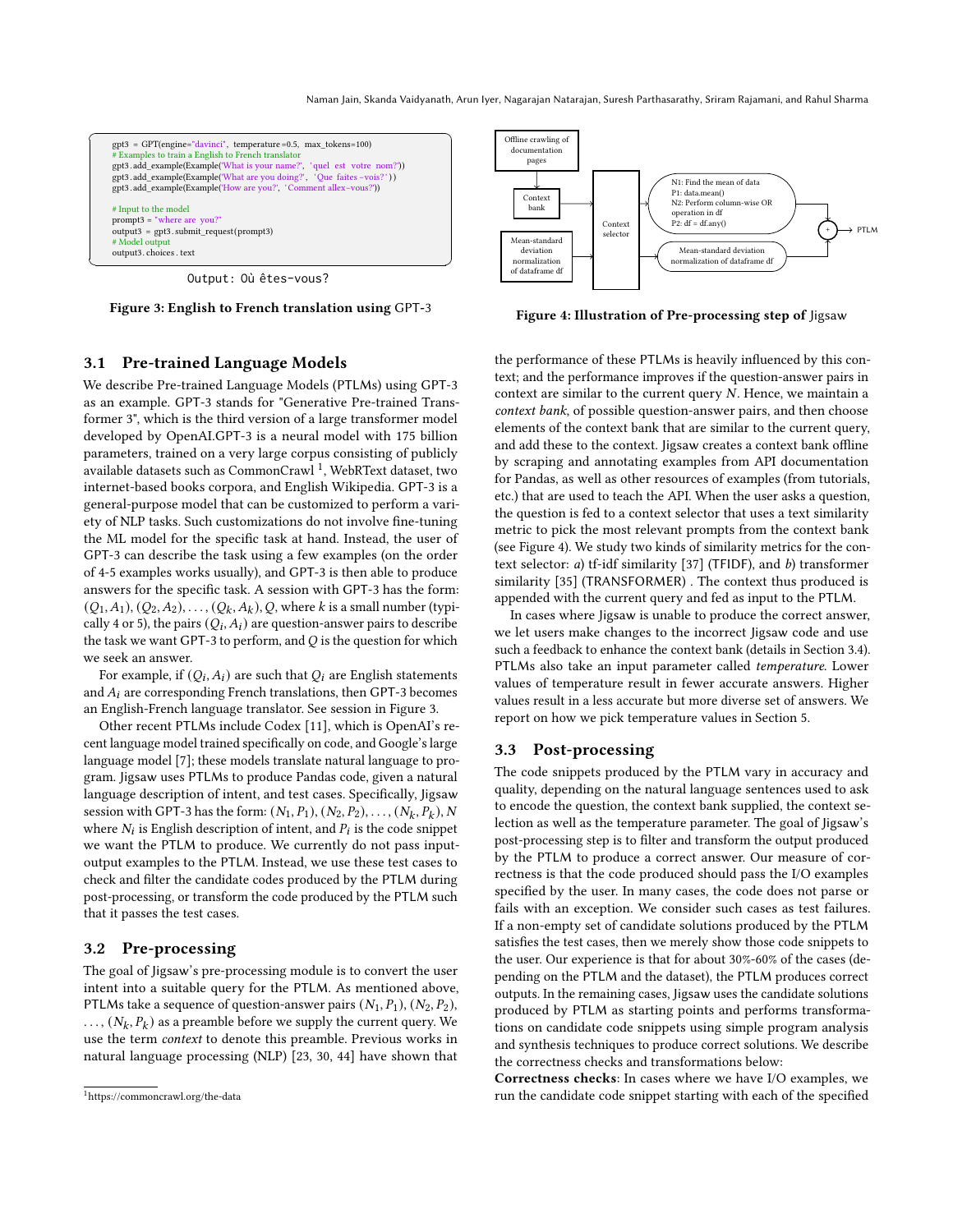inputs, and check if the output produced agrees with the corresponding specified output. This check can be expanded to include static analyses to check for security vulnerabilities and other errors, as motivated by recent work [\[29\]](#page-11-8).

Variable Name transformations: In some cases, PTLMs produce accurate code snippets, but with incorrect variable names. This is often due to the model's bias towards common variable names like df for Pandas dataframes and also because users assume variable referencing to be implicit. As an example, we find that GPT-3 produces the code snippet df1.merge(df2) when the correct answer is df2. merge ( df1 ). Since users specify inputs and output variables in the natural language description or in test cases, this post-processing step uses such information from multi-modal inputs, as well as names of variables in scope, by systematically searching over potential variables, and trying possible permutations and combinations of variable names so as to pass the test cases.

Argument transformations: In some cases, the PTLMs produce code snippets with correct method names and method sequences (in case multiple methods need to be invoked in a nested manner or one after another), but with incorrect arguments. As an example, in response to the query "replace 'United States' in 'location' by 'US' and '3434' in 'zip' by '4343'", Codex produces:

 $\sqrt{dfout = df.\text{replace}(\{\text{ 'United States'} : 'US', \text{ 3434:4343}\})}$ ✝ ✆

This snippet invokes the correct method replace, but misses the detail in the question that 'United States' and 3434 must be replaced with 'US' and 4343 only when these values are present in the columns 'location' and 'zip' respectively. The correct code synthesized by Jigsaw for this query is as shown below:

```
✞ ☎
dfout = dfin.replace({'location':{'United States':'US'},
        'zip':{3434:4343}})
```
<del>contract the U.S.</del><br>Motivated by such cases, this post-processing step systematically searches through arguments from an inferred argument space for a given sequence of method/function names. In order to implement the systematic search over the space of arguments, we adapt the approach used by Autopandas tool [\[9\]](#page-10-6), with the following modifications. Autopandas uses a Graph Neural Network, that takes I/O examples as input, to choose method names. However, we need a lot of domain-specific data to train such neural networks. In our case, we simply extract the method names from the output of PTLM given the natural language query (which readily scales to programming domains beyond Pandas). The argument space to perform the search is inferred using the natural language text input, the arguments present in the PTLM output, the column names from the dataframe schema as well as variables in scope. We extend the generators in Autopandas to consider complex data types such as lists and dictionaries, and we extend the set of APIs considered to include APIs that return Pandas Series types ( one-dimensional labeled arrays capable of holding data of any type) in addition to the ones that return Pandas dataframe types. With these modifications, we find that Jigsaw is able to transform several incorrect code snippets produced by the PTLM to correct code snippets (as shown in Section [5\)](#page-6-0).

AST-to-AST transformations: In some cases, we find that the PTLM produces code that is almost correct but has a minor error. We also find that such errors are repeatedly made by the PLTM, and

are fixable with suitable AST-to-AST transformations, learned from user interactions with Jigsaw. As a specific example, we find GPT-3 often misses the bitwise not operator, and produces the code:

| train = data[data.index.isin(test.index)]}                                                                                                                              |
|-------------------------------------------------------------------------------------------------------------------------------------------------------------------------|
| instead of the following correct code with the bitwise not operator.                                                                                                    |
| train = data[~data.index.isin(test.index)]}                                                                                                                             |
| As another example, we find that GPT-3 misses paranthesizations,<br>which results in the generated code raising an exception. Specifi-<br>cally, the generated code is: |
| $dfout = dfin[dfin['bar']<38 dfin['bar']>60]$                                                                                                                           |

✝ ✆ instead of the following code synthesized by Jigsaw which is parenthesized correctly:

✞ ☎ dfout = dfin[(dfin['bar']<38)|(dfin['bar']>60)]

◯<br>Such errors cannot be fixed via variable name transformation or argument transformations. Jigsaw corrects such errors by learning re-writing rules as AST-to-AST transformations. These transformations are applications of production rules from grammar used in BluePencil [\[26\]](#page-11-9) which is used for suggesting code re-factorings. However, it is not possible to learn these rules at the appropriate level of generality from a single example. This generality is necessary so that the missing negation or parenthesizing can be corrected by the learnt transformation, even if the same pattern is repeated with a different set of variables or constants. To achieve this, we collect data from user interactions, where the user edits the answer produced by Jigsaw to produce the correct code. We cluster the data points (i.e., code snippets) so that similar data points are grouped together and we learn a single AST-to-AST transformation that is able to handle all the data points in a cluster. Unlike the case of refactoring where users will implicitly hint at clustering of similar edits (by attempting them one after the other), we resort to a greedy heuristics-based clustering algorithm. This clustering is performed in an online fashion as we get more data points for learning ASTto-AST transformations. For each data point, we decide if the data point is grouped inside an existing cluster or instantiate a new cluster. In the former case, we check if the AST-to-AST transformations from the existing cluster can be re-learnt to be more general, and if so, re-learn the transformations. In addition, we perturb the data points in each cluster to change variable names and constants, in order to prevent learning transformations that over-fit. Together with the above-mentioned clustering and perturbation heuristics, we find that we are able to learn transformations at the appropriate level of generality (Section [5.2.1\)](#page-7-0). Code has well-defined structure, usually represented as abstract syntax trees. We take advantage of this structure while learning these AST-to-AST tree transformations. We use the PROSE program synthesis system [\[16,](#page-10-7) [31\]](#page-11-5) to learn the transformations from a cluster of incorrect-correct code snippets. While Jigsaw currently works only on Python code, the post-processing step works at the level of ASTs, and can be made to work across programming languages as well. For instance, in [\[26\]](#page-11-9) the same tools are deployed to learn non-trivial code refactoring in C#, SQL, Markdown, and spreadsheets.

We refer to Argument transformations and AST-to-AST transformations together as Semantic Repair in experiments (Section [5\)](#page-6-0).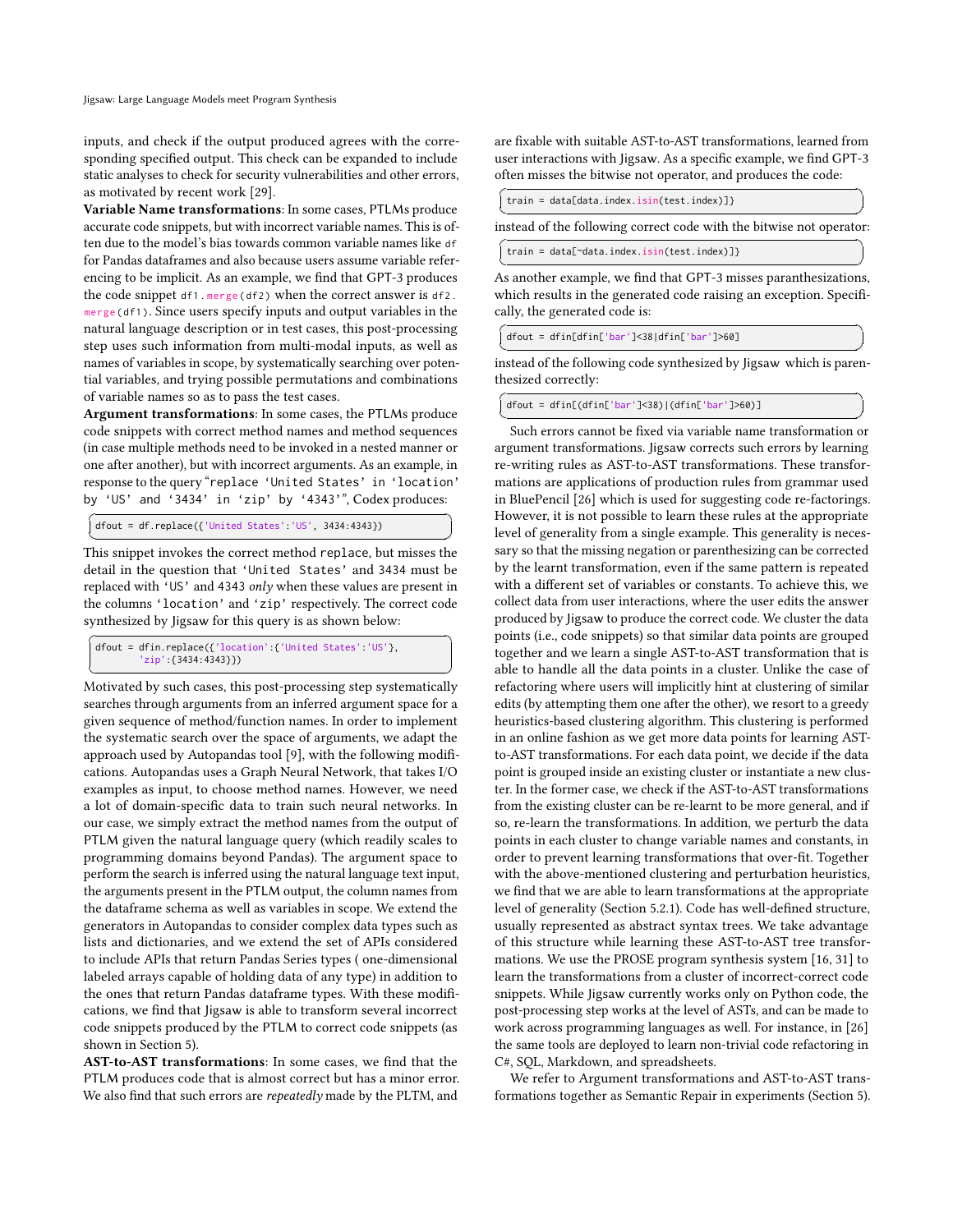## <span id="page-5-1"></span>3.4 Learning from user feedback

The user interface of Jigsaw (integrated into the Jupyter notebook) is designed to let users submit correct code in cases where Jigsaw is incorrect. Jigsaw can be improved by assimilating user feedback. Specifically, we design techniques for updating context-bank in the pre-processing module and AST-to-AST transformations in the post-processing steps, as more users interact with Jigsaw.

Updating context bank: The procedure for updating context bank with user queries is given in Algorithm [1.](#page-5-2) We first check whether Jigsaw already found a correct solution for the given (new) query  $N$ , thus giving us some confidence about its correctness. Otherwise, we check if any of the solutions generated by Jigsaw is "close" to some correct code (determined by the standard edit distance on strings  $\mathbf{d}_{\textrm{EDIT}}$  and a chosen threshold  $\epsilon_{\textrm{CODE}}$  ). If either of the two conditions is satisfied, we add the new query to our context bank while additionally ensuring that a similar query already does not exist (via TFIDF based distance  $d_{TFIDF}$  and a threshold  $\epsilon_{\text{BANK}}$ ). With

<span id="page-5-2"></span>

| <b>Algorithm 1</b> Updating context bank                                         |
|----------------------------------------------------------------------------------|
| Inputs:                                                                          |
| Context Bank : C = { $(N_1, P_1), (N_2, P_2), , (N_{ C }, P_{ C })$ },           |
| New query and feedback (code snippet): $N$ , $P$                                 |
| <b>Output:</b> Updated Context bank C                                            |
| Let output = $ligsaw(N, C)$                                                      |
| If min <sub>i</sub> $d_{EDIT}(output_i, P) > \epsilon_{CODE}$                    |
| return $C$                                                                       |
| If max <sub>i</sub> $d_{\text{TFIDE}}(N, N_i) < \epsilon_{\text{BANK}}$ return C |
| return $C \cup \{(N, P)\}\$                                                      |

more usage, we grow the context bank and try to cover different styles of user queries, which in turn helps relevant context selection. Updating transformations: For every query paired with correct code snippet(s), we select all incorrect codes suggested by PTLM within some small edit distance of a correct code. The AST-to-AST transformations learning sub-module performs clustering (with perturbations) on the selected code snippets as discussed in the above subsection, and updates the set of transformations.

While the above pre-processing and post-processing steps were designed in the context of the Python Pandas API, we believe that ideas such as context selection, correctness checking, and transformations are general and that it is possible to design pre-processing and post-processing steps in a generic manner that can work across languages and APIs. For each API, specific transformation rules can be learnt from usage data generated by users of that API.

#### <span id="page-5-0"></span>4 DATASETS

We perform our experiments on two different datasets  $^2$  $^2$ .

#### 4.1 PandasEval dataset PandasEval1

This dataset consists of 68 Python Pandas tasks. Each task can be solved using a single line of code by composing at most 2-3 Pandas functions; sometimes followed by assigning variables. This dataset was created by authors of this paper by going through queries in online forums like StackOverflow. An example task from this

<span id="page-5-4"></span>

|        | Beginner   Intermediate   Advanced |  |
|--------|------------------------------------|--|
| Python |                                    |  |
| Pandas |                                    |  |

Table 1: Proficiency of participants from PandasEval2 dataset

dataset is "For every row in df1, update 'common' column to True if value in column 'A' of df1 also lies in column 'B' of df2".

### <span id="page-5-6"></span>4.2 Hackathon dataset PandasEval2

This dataset consists of 21 Pandas tasks; each task can be solved by composing at most 2-3 Pandas functions, possibly followed by assigning variables, as in the PandasEval1 dataset. We posed these tasks as illustrations, in a hackathon we conducted with 25 users over 2 different sessions. Table [1](#page-5-4) presents self-reported proficiency of the users in Python and Pandas. An example illustration that shows the intent of a task is given in Figure [5.](#page-5-5) Users were asked to read such pictorial illustrations and come up with their own natural language (English) query constructions for each task. We then collected the queries written by the users, clustered, and annotated them to produce the PandasEval2 dataset comprising of a total 725 unique queries constructions. The task corresponding to the illustration in Figure [5,](#page-5-5) from the dataset PandasEval2, is shown below. Here dfin and dfout refer to the dataframes in Figure [5.](#page-5-5)

<span id="page-5-5"></span>

#### Figure 5: Example task, part of the dataset PandasEval2, as presented to the user during the Hackathon session.

We note that while users provided precise and clear natural language queries in many cases, they also came up with imprecise and incorrect formulations in some cases. For instance, in the spec shown above, the query provided by user1 is correct, whereas the one provided by user2 is incorrect because the word "France" is present in the "IATA" column as well; Figure [5](#page-5-5) conveys that only the "country" column needs to change, and not the "IATA" column.

Since such queries were created by users interacting with the system, and users tend to make mistakes, it is useful to have such variations in the dataset. While curating the dataset, we removed natural language queries that were clearly incorrect, and retained queries that were imprecise and partially correct.

| $\mathbf{1}$   | "task $\_8"$ : {                              |
|----------------|-----------------------------------------------|
| $\overline{2}$ | "queries": $\Gamma$                           |
| $\overline{3}$ | ["replace 'France' with 'FR' in 'country'     |
|                | column and 'Paris' with 'PAR' in 'city'       |
|                | column", "user1"],                            |
| $\overline{4}$ | ["In dataframe dfin, replace cells having '   |
|                | France' to 'FR' and cells having 'Paris' to ' |
|                | PR''', "user2"                                |
| 5              | Ш.                                            |
| 6              | "IO": $[f]$                                   |
| $\overline{7}$ | "inputs": "dfin",                             |
|                |                                               |

<span id="page-5-3"></span><sup>2</sup>The datasets can be found at<https://github.com/microsoft/JigsawDataset>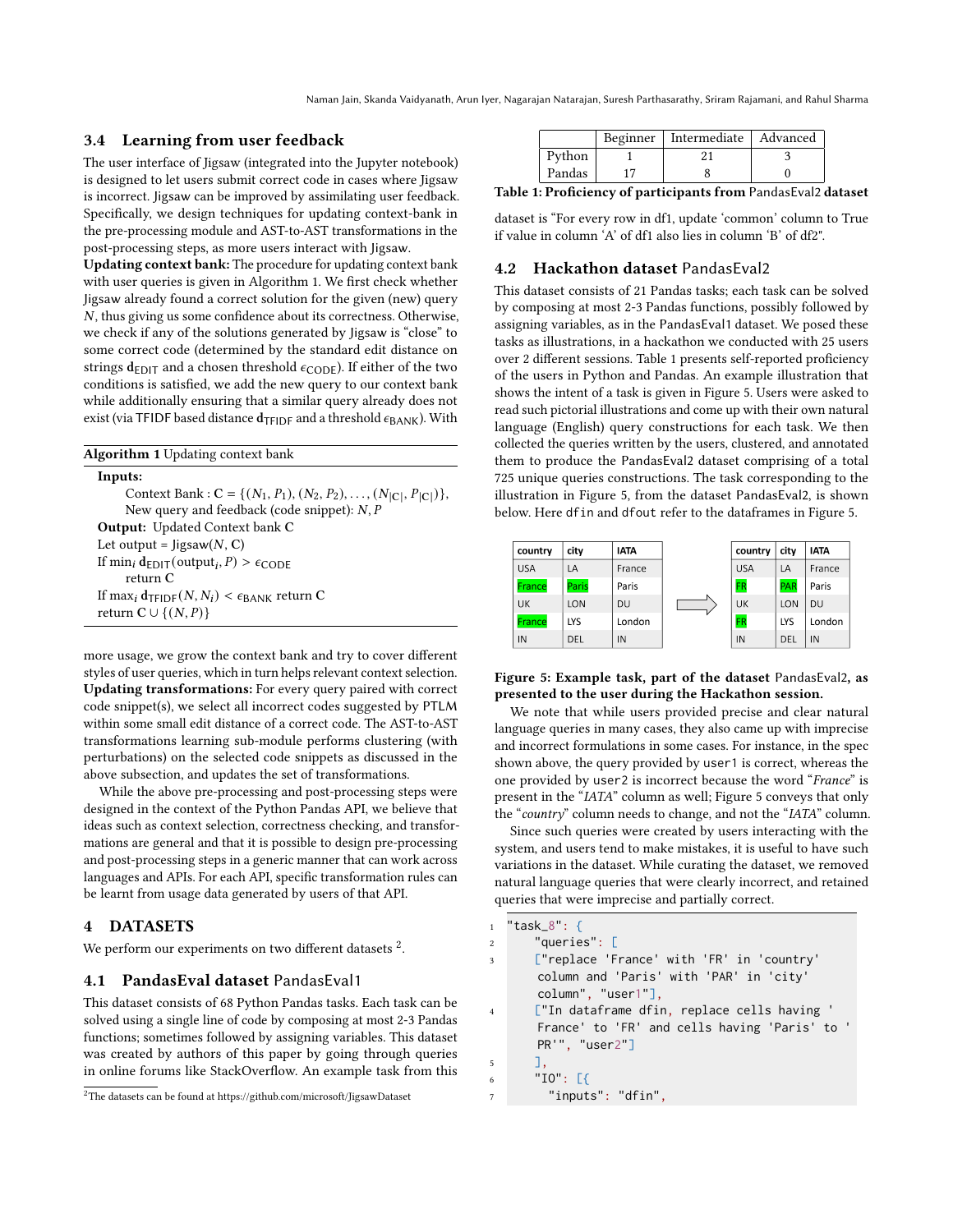| 8  | "output": "dfout" |  |
|----|-------------------|--|
| 9  |                   |  |
| 10 |                   |  |

#### Listing 1: Example json for a task in PandasEval2

As mentioned earlier, we conducted the hackathon over two sessions. We use PandasEval2\_S1 to denote the dataset generated from user queries from the first session, and PandasEval2\_S2 to denote the dataset generated from user queries from the second session. For each of the 21 tasks, we created semantic variations (e.g. changing constants, API arguments) of the same task. Consequently, users in the second session (PandasEval2\_S2) saw different variants of the tasks when compared to users in the first session (PandasEval2\_S1). Specifically, 3 tasks were exactly the same, 9 had differences in constants and 9 had changes in arguments. We introduced these variants in order to study if Jigsaw can learn from usage in the first session to improve user experience in the second session (see Section 5.2). We use PandasEval2 to denote the union of PandasEval2\_S1 and PandasEval2\_S2.

## <span id="page-6-0"></span>5 EXPERIMENTS

We evaluate Jigsaw on the two datasets introduced in Section [4,](#page-5-0) with emphasis on the following questions: *a*) How accurate is the Jigsaw system compared to the black-box PTLMs and other code synthesis methods? b) What is the utility and applicability of the individual Jigsaw components (in the pre-processing and post-processing modules)? c) Can these components benefit from feedback over time as more users interact with the system?

For the first question, we evaluate Jigsaw in an offline setting, i.e., without learning from any feedback (in Sections [5.1\)](#page-6-1); and present comparisons against the state-of-the-art AutoPandas framework, which generates Pandas snippets using only I/O example (in Section [5.3\)](#page-8-1). For the second question, we perform a temporal study on the PandasEval2 dataset (in Section [5.2\)](#page-7-1), where we leverage user feedback from the first hackathon session to update the system and measure the performance improvement in the second session. We also perform ablation studies (in Section [5.4\)](#page-8-0) pertaining to our context selection sub-module. We end with a preliminary evaluation of Jigsaw on tasks pertaining to the TensforFlow API (in Section [5.5\)](#page-9-0).

We consider **accuracy** as our primary evaluation metric, i.e., fraction of specifications in the dataset for which a correct program was synthesized. We define a program as correct if it satisfies the given I/O examples, and additionally passes a manual inspection of whether the synthesized code meets the intent of the natural language description. The manual inspection helps us reject programs that satisfy the I/O examples by overfitting on them and violate the general intent of the natural language descriptions. Note that there is inherent randomness in the output of the PTLMs, so we run every evaluation three times and report the mean accuracy (%) and standard deviation (over the runs). In some cases, we also present task completion metric which is the percentage of tasks correctly solved by a user (regardless of the number of queries used to solve a task) interacting with the system. Furthermore, in every case, we present the best accuracy obtained by varying the temperature parameter of PTLM  $\in \{0, 0.2, 0.4, 0.6\}.$ 

#### <span id="page-6-1"></span>5.1 Offline evaluation

In Table [2,](#page-7-2) we present the performance of Jigsaw on PandasEval1 and PandasEval2 datasets, with GPT-3 and Codex as black-box PTLMs. The second column of the table indicates the context selection strategy for the PTLM. For this study, we consider NO-CONTEXT (no tailored context provided for the user query; we use a default context: "import pandas as pd"), and TRANSFORMER (Transformer similarity based context selection, discussed in Section [3\)](#page-2-1) with number of context prompts fixed as 4. Each cell in the table gives the accuracy metric with mean and standard deviation as defined above. For Jigsaw, the column titled Variable Name indicates the performance of the system using only this part of the post-processing module; and the column titled Semantic Repair indicates the performance of the system in its entirety, i.e., running Variable Name transformations followed by Semantic Repair (Argument transformations and AST-to-AST transformations).

Comparing PTLM and Semantic Repair columns, it is evident that Jigsaw improves upon the black-box PTLMs, in terms of accuracy, by 15%-40% irrespective of the context selection strategy, on both the datasets as well as on both the PTLMs. These results underscore the utility of program analysis-based augmentation of large language models.

Next, from Table [2,](#page-7-2) we find that providing useful context for the language model along with the query significantly improves upon not providing any context (comparing rows 1 vs 2, and rows 3 vs 4), across the datasets and PTLMs. It is clear that PTLM with TRANSFORMER context is better than NO-CONTEXT by a margin ∼ 5% (without post-processing) and up to 15% with post-processing for Codex on the two datasets. For GPT-3, TRANSFORMER context is significantly better than NO-CONTEXT on the PandasEval2 dataset and on PandasEval1, the numbers are statistically insignificant. PTLMs require some initial context in the form of examples to characterize the task to be solved, and these results underscore the importance of having a pre-processing module in Jigsaw.

Finally, from Table [2,](#page-7-2) we also observe the effectiveness of the individual post-processing modules of Jigsaw, as discussed below. Note that, for these results, we seed our AST-to-AST transformations using a small dataset collected from StackOverflow questions. Later, in Section [5.2,](#page-7-1) we show that these numbers can be significantly improved by learning transformations from usage over time. Variable Name transformations: PTLMs make variable referencing errors (as noted in Section [2\)](#page-1-0) because of its implicit bias towards common dataframe names such as df, df1, df2, dfout and also because users tend to not specify variables explicitly in their queries. We find that this simple post-processing module gives an improvement of 10%-30% for Codex and 10%-15% for GPT-3. Semantic Repair: We see that the semantic repair post-processing module improves absolute performance of Codex by ∼ 5% and of GPT-3 by 6%-11%. This underscores the significance of using program analysis techniques to augment language models that do not have inherent understanding of code semantics. Recall (from Section [3\)](#page-2-1) that Semantic Repair consists of Argument transformations and AST-to-AST transformations sub-modules. We find that, using just the Argument transformations (without AST-to-AST transformations), improves absolute performance of the system by 5%-9% and 3%-5% for GPT-3 and Codex respectively (not shown in Table [2\)](#page-7-2).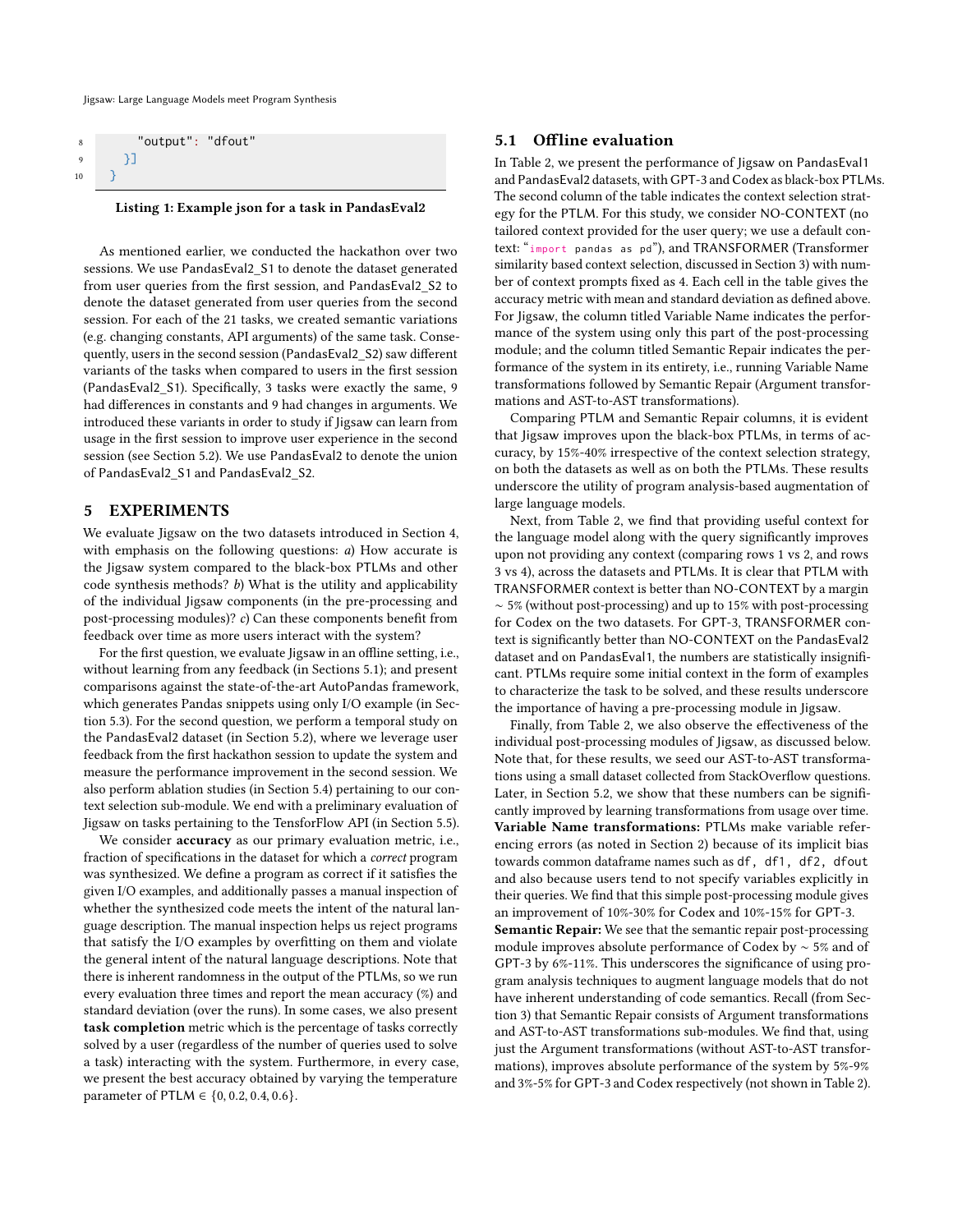Naman Jain, Skanda Vaidyanath, Arun Iyer, Nagarajan Natarajan, Suresh Parthasarathy, Sriram Rajamani, and Rahul Sharma

<span id="page-7-2"></span>

|       |             |                               | PandasEval1 |                                      |                               | PandasEval2    |                               |
|-------|-------------|-------------------------------|-------------|--------------------------------------|-------------------------------|----------------|-------------------------------|
|       |             | PTLM                          |             | Variable Name Semantic Repair   PTLM |                               |                | Variable Name Semantic Repair |
| GPT-3 | NO-CONTEXT  | $30.9 \pm 1.2$ $38.2 \pm 2.4$ |             | $44.6 \pm 3.9$                       | $8.9 \pm 0.6$                 | $24.8 \pm 0.9$ | $33.6 \pm 0.5$                |
|       | TRANSFORMER | $33.8 + 2.4$ $41.7 + 2.5$     |             | $47.1 \pm 2.1$                       | $6.6 \pm 0.2$                 | $24.3 + 0.8$   | $35.1 \pm 0.7$                |
| Codex | NO-CONTEXT  | $45.6 \pm 1.2$ $54.9 \pm 0.7$ |             | $59.8 \pm 3.5$                       | $26.8 \pm 1.2$ 51.0 $\pm$ 0.6 |                | $56.8 \pm 0.3$                |
|       | TRANSFORMER | $52.0 + 0.7$ $63.7 + 0.7$     |             | $66.7 \pm 0.7$                       | $31.2 \pm 0.2$ $67.5 \pm 0.5$ |                | $72.2 \pm 0.5$                |

Table 2: Performance (mean accuracy  $\pm$  std. deviation) after different stages of the Jigsaw pipeline on PandasEval1 and PandasEval2 datasets. Jigsaw post-processing steps significantly improves upon PTLMs irrespective of context selection strategy. Pre-processing clearly benefits, comparing rows 1 vs 2, and 3 vs 4.

Similarly, using AST-to-AST transformations alone (without Argument transformations), we obtain improvement of up to 3.5% for GPT-3 and 1.3% for Codex (not shown in Table [2\)](#page-7-2).

We find that our post-processing steps are reasonably fast; time taken by Jigsaw is primarily bottle-necked by the inference times of PTLM APIs. Specifically, on average getting output from Codex takes ∼ 7 seconds while our post-processing module takes < 3 seconds. Similarly, on average, GPT-3 takes 30-40 seconds for different context sizes while post-processing finishes in < 10 seconds.

### <span id="page-7-1"></span>5.2 Temporal evaluation

In this section, we evaluate Jigsaw on its ability to learn and improve with user feedback. We perform this evaluation on the PandasEval2 dataset. Recall that the hackathon was organized over two separate sessions; so, we use the submissions and feedback for tasks in the first session, corresponding to the PandasEval2\_S1 dataset, to (a) update our context bank, (b) learn AST-to-AST transformations, and (c) evaluate Jigsaw on the PandasEval2\_S2 dataset consisting of variants of the tasks in PandasEval2\_S1 (as described in Section [4.2\)](#page-5-6). Updating pre-processing module: We follow Algorithm [1](#page-5-2) (with  $\epsilon_{\text{CODE}} = 25$ ,  $\epsilon_{\text{BANK}} = 0.15$ ) and filter out badly written queries from the first session users. Note that, for the 3 tasks that are identical in the two sessions, we do not make any updates to the context bank. We denote our seeded context bank that was used in the first session (containing 243 question-answer pairs) with CS1 and the updated context bank updated resulting from Algorithm [1](#page-5-2) with CS2 containing 371 (243 seeded + 128 new) question-answer pairs. Updating post-processing module: We follow the procedure described in Section [3.4](#page-5-1) to learn AST-to-AST transformations from session one data along with seeded data. We use TS1 to denote transformations seeded during session one and TS2 to denote the new/updated transformations learned from session one data.

We compare the performance of Jigsaw on PandasEval2\_S1 (with CS1 and TS1) against PandasEval2\_S2 (with baseline CS1 and TS1, as well as with the updated context bank CS2 and transformations TS2) in Table [3.](#page-7-3) Each cell in the table is the mean accuracy and standard deviation on the corresponding dataset. Two observations are in order.

(1) Learning helps improve Jigsaw. It is evident that the performance of Jigsaw on the PandasEval2\_S2 dataset with the default CS1-TS1 setting (column 3) is significantly lower than that of the updated CS2-TS2 setting (column 4) for both the PTLMs. Accuracy of the system with GPT-3 improves by over 30% due to the updated modules; even with Codex, which already performed quite well on all datasets, we still improve by ∼ 15% with updates.

(2) Second session was in general more challenging. We also observe that the performance on PandasEval2\_S2 with the default

<span id="page-7-3"></span>

|                                              | PandasEval2_S1   PandasEval2_S2<br>CS1-TS1   CS1-TS1 CS2-TS2                               |  |
|----------------------------------------------|--------------------------------------------------------------------------------------------|--|
| GPT-3 $45.9 \pm 0.4$<br>Codex $75.1 \pm 0.5$ | $\begin{array}{ l} 35.1 \pm 0.8 & 67.2 \pm 0.3 \\ 69.0 \pm 0.7 & 84.4 \pm 0.8 \end{array}$ |  |

Table 3: Performance (mean accuracy  $\pm$  std. deviation) of Jigsaw without (CS1-TS1) and with (CS2-TS2) learning context bank and transformations from user feedback on the PandasEval2 dataset. Learning helps improve accuracy significantly, comparing columns 3 and 4.

CS1-TS1 setting (column 3) is significantly lower than that on PandasEval2 S1 with the same setting (column 2). This is because in general the second session was more challenging; partly due to the higher percentage of queries on difficult tasks, and the semantic differences in tasks across the two sessions. But when we use the updated the context and transformations banks, we find a drastic improvement in the performance on PandasEval2\_S2, as highlighted in (1) above. This illustrates that Jigsaw has the ability to improve from user feedback, regardless of the PTLM used.

Finally, we also look at the task completion metric (described in the beginning of Section [5\)](#page-6-0), to assess how the performance gains of learning from feedback translated to user experience during the hackathon. In session one, users we able to solve only 71% of the tasks on average; however, in session two, users were able to solve 82% of the tasks on average, thus making the experience of the Jigsaw system more productive with the updates.

<span id="page-7-0"></span>5.2.1 Analyzing learned AST-to-AST transformations. We present some of the learned AST-to-AST transformations applied to code snippets produced by GPT-3 in Table [4.](#page-8-2) The transformations were learned using the clustering and perturbing technique outlined in Section [3.3.](#page-3-1) We see that the code fixes are interpretable and they solve common semantic problems in the outputs of PTLMs. Please refer to supplementary material for details of the precise AST-to-AST transformations learnt corresponding to first two rows of Table [4.](#page-8-2)

For instance, consider the rule implied in the first row of Table [4,](#page-8-2) which is of inserting ~ (bitwise not operator) inside subscript. This transformation, learned using the cluster of diverse code snippets in Listing [2,](#page-8-3) is fairly general (this is one of the clusters obtained by running our clustering technique on seeded and session one data). On the other hand, consider the last row of Table [4,](#page-8-2) which was learned using the cluster of code snippets in Listing [3.](#page-9-1) Since the clustered snippets follow a similar structure, the learned transformation works only when a new snippet has exactly the same logical conditional operators in the specific order. Thus, the quality of the learned transformations depends on the quality of the clustering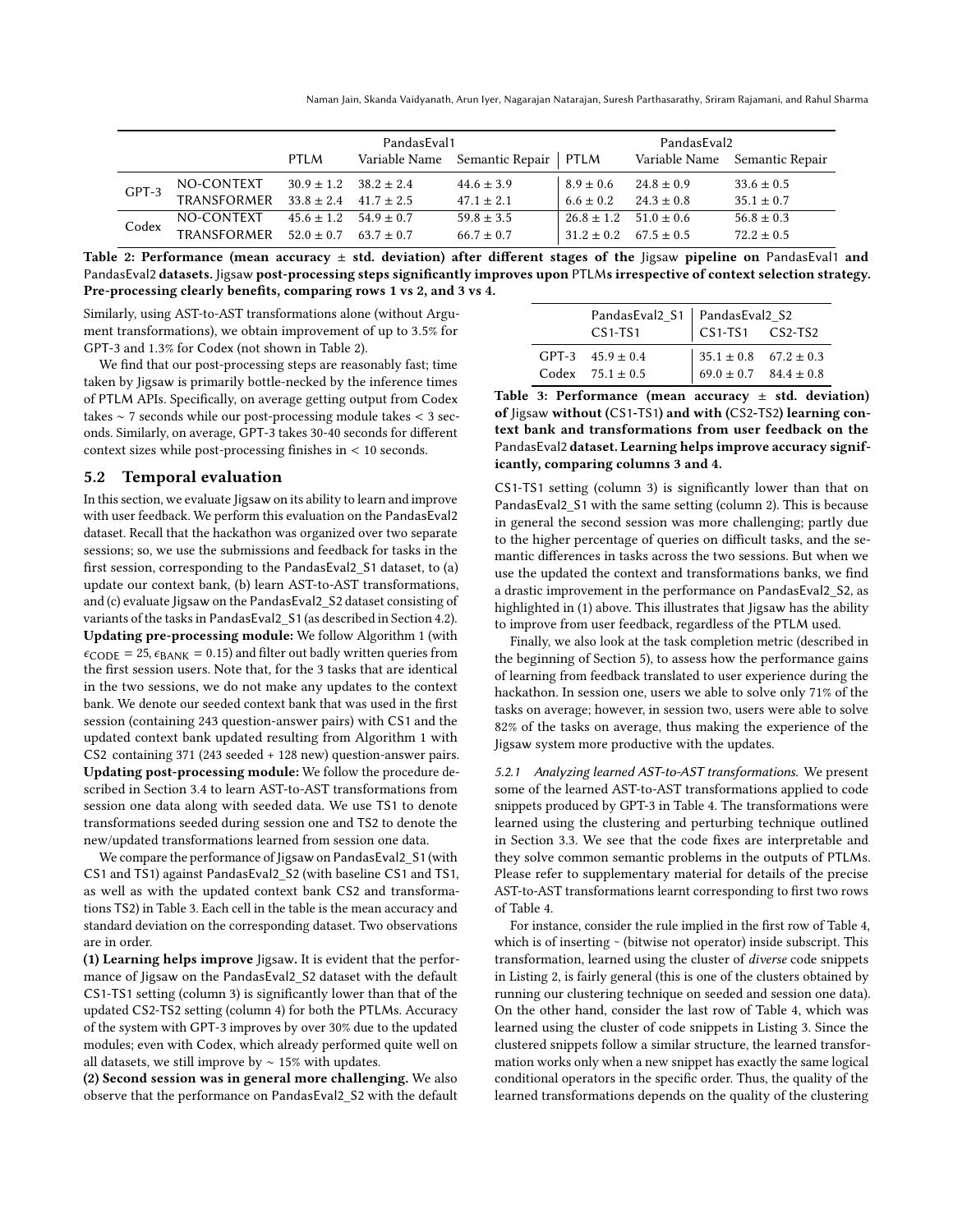<span id="page-8-2"></span>

| Code Before                                            | Code After                                                                        | Semantic Explanation                       |
|--------------------------------------------------------|-----------------------------------------------------------------------------------|--------------------------------------------|
| out=data[data.index.isin(test.index)]                  | out=data["data.index.isin(test.index)]                                            | Adding bitwise not inside subscript        |
| df=df[df['foo']>70 df['foo']<34]                       | df=df[ <mark>(</mark> df['foo']>70 <mark>) (</mark> df['foo']<34 <mark>)</mark> ] | Parenthesizing mistake <sup>3</sup>        |
| $out=df.iloc[0,"HP"]$                                  | out=df. loc[0,"HP"]                                                               | Changing iloc to loc                       |
| dfout=df1.append(df2 <mark>,ignore_index=True</mark> ) | $d$ fout=df1.append(df2)                                                          | Dropping the last keyword argument         |
| $d$ fout=dfin.duplicated()                             | dfout=dfin.duplicated() sum()                                                     | Computing sum of series using . sum ()     |
| train=data.drop(test)                                  | train=data.drop(test.index)                                                       | Adding . index in first argument (of drop) |
| $dfin = dfin["A"]$ . rolling (window=3). mean()        | dfin["A"]=dfin["A"].rolling(3).mean()                                             | Reassign back to the column                |
| dfout=dfin[ $(x < 40)$  ( $y > 53$ )&( $z == 4$ )]     | dfout=dfin[ $((x<40)   (y>53))$ & (z==4)]                                         | Giving precedence to bitwise-or            |

Table 4: Applications (Code After) of learned transformations on code snippets produced by PTLM (Code Before).

and of the code snippets themselves, and we expect that more usage data positively influences the overall quality.

<span id="page-8-3"></span>

| $#$ Task-1<br>$dfout = df \cdot loc[df \cdot isnull() \cdot any(axis=1), :]$ #incorrect<br>$dfout = df \cdot loc[\neg df \cdot isnull() \cdot any(axis=1)]$ #correct<br>$#$ Task-2<br>$df_p = df_p$ .loc[df_per["Name"].str.contains("Ch")] #incorrect<br>$df_p = df_p \cdot loc[\neg df_per["Name"] str. contains("Ch"] #correct$ |
|------------------------------------------------------------------------------------------------------------------------------------------------------------------------------------------------------------------------------------------------------------------------------------------------------------------------------------|
|------------------------------------------------------------------------------------------------------------------------------------------------------------------------------------------------------------------------------------------------------------------------------------------------------------------------------------|

Listing 2: Cluster of code snippets from two different tasks that yields the Bitwise-Not transformation in Table [4.](#page-8-2)

#### <span id="page-8-1"></span>5.3 Comparison to AutoPandas

AutoPandas (AP) [\[9\]](#page-10-6) is a Pandas program synthesis engine capable of generating programs with two or three Pandas functions. It uses generators for enumerating over the Pandas API and guides the search with the help of Graph Neural Networks (GNNs) which operate on the input-output (I/O) dataframe(s) and returns the most likely function sequences and arguments.

In contrast, we make use of multi-modal specification (both natural language query and I/O examples). Programming by examples is known to have ambiguous under-specifications [\[19,](#page-11-10) [31\]](#page-11-5). From our experience this issue is exacerbated for large APIs that provide multiple ways for achieving similar functionalities. For instance, consider the specification in Figure [1.](#page-0-0) If we only consider the I/O example for the given task, we can find many trivial solutions that just drop or select certain rows of dataframe.

We evaluate AP on our PandasEval1 and PandasEval2 datasets. As discussed in Section [3,](#page-2-1) AP does not support series operations, column assignments and dictionary or list generators, many of which are necessary in Pandas workflows. So, out of 68 tasks in the PandasEval1 dataset and 21 tasks in the PandasEval2 dataset, only 7 and 20 are covered by the AutoPandas framework respectively. Hence, we compare Jigsaw (instantiated with the Codex PTLM) against AP only on these 27 tasks and use a timeout of 3 minutes. In the first row of Table [5,](#page-8-5) we see that Jigsaw clearly outperforms AutoPandas even in the restricted subset solvable by AP. This is because 16 of the 27 tasks are under-specified if only I/O examples are used and AP returns over-fitting solution on many of these tasks; this highlights the necessity of multi-modality.

We also run Jigsaw on the AP dataset [\[9\]](#page-10-6), where all tasks are supported by AutoPandas and I/O examples are sufficient. This dataset has been sourced from StackOverflow posts. Since Jigsaw uses text as the primary input, we add natural language descriptions in these posts for querying Codex. The results are in the second

<span id="page-8-5"></span>

|                           | AutoPandas [9] PTLM |       | ligsaw |
|---------------------------|---------------------|-------|--------|
| Subset of Jigsaw datasets | 16/27               | 20/27 | 23/27  |
| AutoPandas dataset        | 17/26               | 15/26 | 19/26  |

Table 5: Number of tasks solved by Jigsaw and AP on a subset of our dataset supported by AP and their dataset.

<span id="page-8-6"></span>

|         | Context            | PandasEval1    | PandasEval2    |
|---------|--------------------|----------------|----------------|
| $GPT-3$ | <b>TFIDF</b>       | $46.5 \pm 4.8$ | $32.4 \pm 0.5$ |
|         | TRANSFORMER        | $47.1 \pm 2.1$ | $35.1 \pm 0.7$ |
| Codex   | <b>TFIDE</b>       | $69.1 \pm 2.4$ | $70.1 \pm 0.1$ |
|         | <b>TRANSFORMER</b> | $66.7 \pm 0.7$ | $72.2 + 0.5$   |

Table 6: Ablation study: Performance of Jigsaw with two context selection strategies.

row of Table [5;](#page-8-5) while Codex alone is inferior to AP, Jigsaw (with Codex) performs better than AP.

## <span id="page-8-0"></span>5.4 Ablation study

In both the offline and temporal evaluations presented in the previous subsections, we fixed the number of context prompts to 4 and TRANSFORMER as the context selector in the pre-processing module. In this ablation study, we ask if the performance of Jigsaw is sensitive to these choices, and provide justification for the same. All experiments in this section are carried out with the same setting as that of Section [5.1.](#page-6-1)

Table [6](#page-8-6) compares the performance of Jigsaw with two different context selection strategies, namely, TFIDF and TRANSFORMER. We find that the transformer context selector is slightly better, but more importantly, that the performance of Jigsaw is not sensitive to the selection strategy. Table [7](#page-9-2) compares the performance of Jigsaw with different number of context prompt examples, i.e., 1, 4, and 8. Our experiments show that while there isn't a significant difference between the performances of 4 prompts vs. 8 prompts, both perform better than using just 1 prompt. Again, Jigsaw is relatively robust to these choices.

Finally, note that all variations of these choices, for the number of prompts as well as the selection strategy, outperform the NO-CONTEXT setting (see Table [2\)](#page-7-2); this further underscores the utility of the pre-processing module.

<span id="page-8-4"></span> $3$ Interestingly, this missing parenthesis mistake is quite common and frequented even by humans! See blog post [\[3\]](#page-10-8) and StackOverflow question [\[4\]](#page-10-9).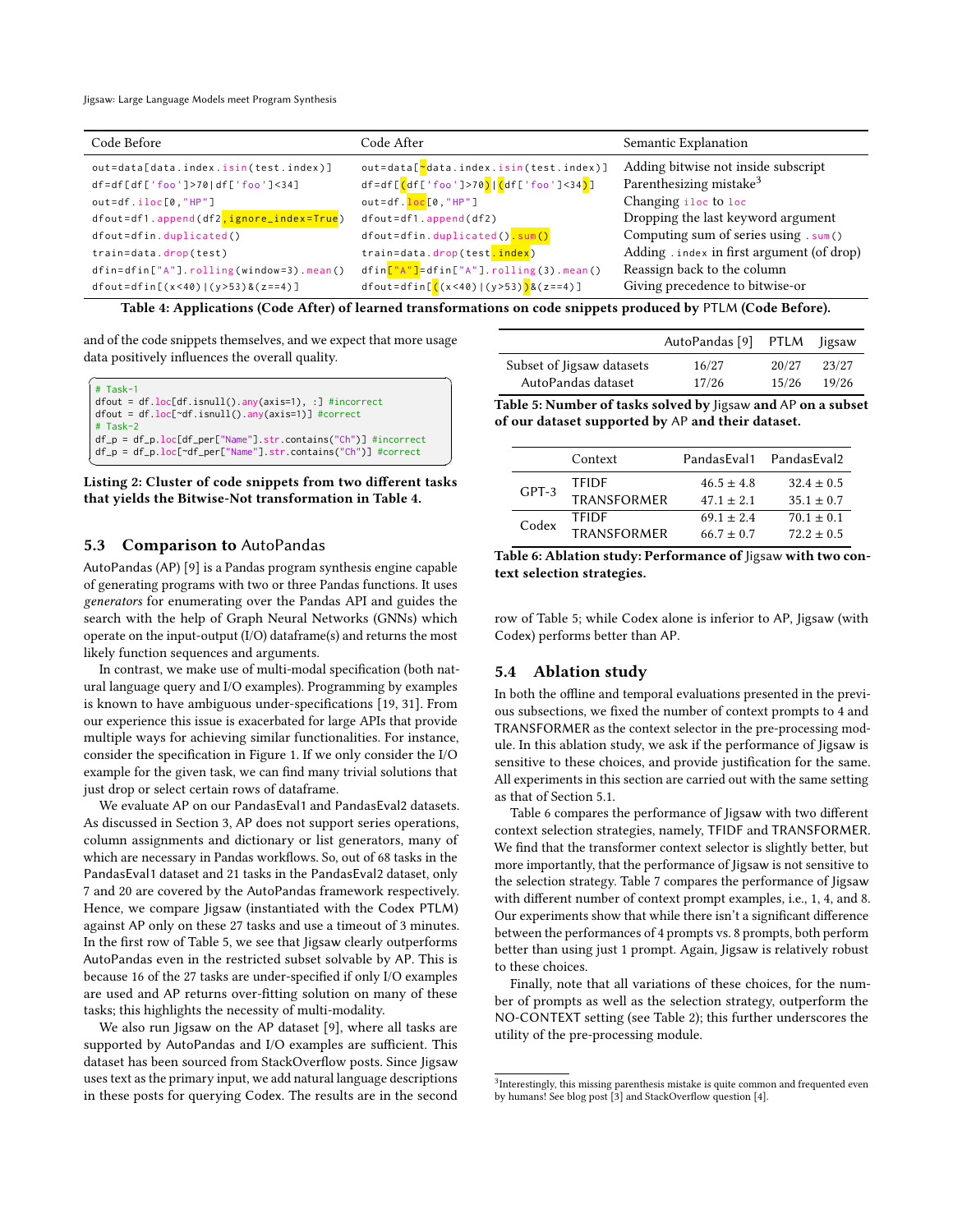<span id="page-9-1"></span>

| $#Task-1$                                                                                                     |
|---------------------------------------------------------------------------------------------------------------|
| dfout = dfin[(dfin["gamma"]<40) (dfin["gamma"]>53)&(dfin["alpha"]==4)] # incorrect                            |
| dfout = dfin[((dfin["gamma"]<40) (dfin["gamma"]>53))&(dfin["alpha"]==4)] # correct                            |
| $#Task-2$                                                                                                     |
| dfout_per = dfin_per.loc[(dfin_per["alpha"]<140) (dfin_per["alpha"]>159)&(dfin_per["beta"]==103)] # incorrect |
| dfout_per = dfin_per.loc[((dfin_per["alpha"]<140) (dfin_per["alpha"]>159))&(dfin_per["beta"]==103)] # correct |

✝ ✆ Listing 3: Cluster of code snippets from two different tasks that yields the precedence transformation in Table [4.](#page-8-2)

<span id="page-9-2"></span>

|         | # Prompts | PandasEval1 PandasEval2 |                |
|---------|-----------|-------------------------|----------------|
| $GPT-3$ | 1         | $47.5 \pm 1.8$          | $34.9 \pm 0.9$ |
|         | 4         | $47.1 \pm 2.1$          | $35.1 \pm 0.7$ |
|         | 8         | $48.0 \pm 2.5$          | $32.9 \pm 0.6$ |
| Codex   | 1         | $62.3 \pm 0.7$          | $71.8 \pm 0.5$ |
|         |           | $66.7 \pm 0.7$          | $72.2 \pm 0.5$ |
|         | ጸ         | $66.2 \pm 1.2$          | $72.4 \pm 0.9$ |

<span id="page-9-3"></span>Table 7: Ablation study: Performance of Jigsaw with different number of context prompts.

|      |       | PTLM Variable Name Semantic Repair |
|------|-------|------------------------------------|
| 8/25 | 15/25 | 19/25                              |

Table 8: Preliminary results of Jigsaw with TensforFlow API.

## <span id="page-9-0"></span>5.5 Beyond Pandas

To test the generality of Jigsaw, we did a preliminary evaluation with 25 TensorFlow [\[6\]](#page-10-10) tasks sourced from TF-coder [\[38\]](#page-11-11) and online forums like StackOverflow. We setup the pre-processing module of Jigsaw similar to the offline evaluation, by creating a context bank of 25 prompts from documentation pages. We reuse the Variable Name module and do a what-if analysis for argument and tree transformations manually. Table [8](#page-9-3) shows the performance of Jigsaw on the TensorFlow dataset. As seen from the table, Codex alone is able to solve only 8 of the 25 tasks, variable transformation improves the performance to 15 tasks. We manually compare the code outputs to the expected output, to check if argument and tree transformations can be learnt. Based on this analysis, we find that Semantic Repair can potentially improve the performance to 19 tasks. We show some examples below. For the query "Given a tensor in1, replace all instances of 1 with 0", PTLM outputs the following:

 $\int tf.where(x == 1, 0, x)$  $\overline{\phantom{a}}$   $\overline{\phantom{a}}$   $\overline{\phantom{a}}$   $\overline{\phantom{a}}$   $\overline{\phantom{a}}$   $\overline{\phantom{a}}$   $\overline{\phantom{a}}$   $\overline{\phantom{a}}$   $\overline{\phantom{a}}$   $\overline{\phantom{a}}$   $\overline{\phantom{a}}$   $\overline{\phantom{a}}$   $\overline{\phantom{a}}$   $\overline{\phantom{a}}$   $\overline{\phantom{a}}$   $\overline{\phantom{a}}$   $\overline{\phantom{a}}$   $\overline{\phantom{a}}$   $\overline{\$ 

The correct code for this query, synthesized by Jigsaw using variable transformation, is shown below:

```
\int tf. where(in1 == 1, 0, in1)
\overline{\phantom{a}} \overline{\phantom{a}} \overline{\phantom{a}} \overline{\phantom{a}} \overline{\phantom{a}} \overline{\phantom{a}} \overline{\phantom{a}} \overline{\phantom{a}} \overline{\phantom{a}} \overline{\phantom{a}} \overline{\phantom{a}} \overline{\phantom{a}} \overline{\phantom{a}} \overline{\phantom{a}} \overline{\phantom{a}} \overline{\phantom{a}} \overline{\phantom{a}} \overline{\phantom{a}} \overline{\
```
For the query "Given a tensor in1 and a tensor of indices ind, get the sum of elements present at indices in ind from tensor in1. ", the PTLM outputs the following incorrect code:

✞ ☎ tf.gather(in1, ind)  $\begin{pmatrix} 1 & 0 & 0 \\ 0 & 0 & 0 \\ 0 & 0 & 0 \\ 0 & 0 & 0 \\ 0 & 0 & 0 \\ 0 & 0 & 0 \\ 0 & 0 & 0 \\ 0 & 0 & 0 \\ 0 & 0 & 0 & 0 \\ 0 & 0 & 0 & 0 \\ 0 & 0 & 0 & 0 \\ 0 & 0 & 0 & 0 & 0 \\ 0 & 0 & 0 & 0 & 0 \\ 0 & 0 & 0 & 0 & 0 \\ 0 & 0 & 0 & 0 & 0 & 0 \\ 0 & 0 & 0 & 0 & 0 & 0 \\ 0 & 0 & 0 & 0 & 0 & 0 & 0 \\ 0 &$ 

The correct code, shown below, can be synthesized by Jigsaw with a learnt AST-to-AST transformation, if sufficient data points are collected from usage:

✞ ☎ tf.reduce\_sum(tf.gather(in1, ind))  $\overline{\phantom{a}}$   $\overline{\phantom{a}}$   $\overline{\phantom{a}}$   $\overline{\phantom{a}}$   $\overline{\phantom{a}}$   $\overline{\phantom{a}}$   $\overline{\phantom{a}}$   $\overline{\phantom{a}}$   $\overline{\phantom{a}}$   $\overline{\phantom{a}}$   $\overline{\phantom{a}}$   $\overline{\phantom{a}}$   $\overline{\phantom{a}}$   $\overline{\phantom{a}}$   $\overline{\phantom{a}}$   $\overline{\phantom{a}}$   $\overline{\phantom{a}}$   $\overline{\phantom{a}}$   $\overline{\$  In summary, this shows that the proposed pre-processing and postprocessing modules are useful, and can be generalized to other libraries and programming languages as well.

## 6 THREATS TO VALIDITY

Our data sets have been created by manually inspecting internet forums like StackOverflow. We tried to cover the common programming patterns in Pandas. However, they are not representative of all Pandas programs in the wild.

We designed the PandasEval2\_S1 and PandasEval2\_S2 datasets by collecting data from two sessions of a hackathon, as a proxy for the real-world setting, where large software teams are working on the same project with similar tasks, allowing Jigsaw to learn and improve over time. We varied the tasks between the two sessions, so as to simulate variants of tasks. However, the variations we introduced may not representative of variations of tasks in the real world. Our study had only 25 participants; evaluating whether the productivity of developers is enhanced in a statistically significant manner in a large scale deployment of Jigsaw is beyond the scope of this paper.

When comparing Jigsaw to AutoPandas, Jigsaw takes as input both the natural language description in the StackOverflow posts and the I/O examples in the posts, while AutoPandas only takes the I/O examples as inputs. Hence, Jigsaw has more information about the tasks than AutoPandas. Jigsaw takes less than a minute per task and we use a timeout of three minutes for AutoPandas. Although higher timeouts might improve the performance of AutoPandas (10-15 minutes [\[9\]](#page-10-6)), they are not compatible with the interactive user experience that we are aiming for. Whether AutoPandas solved a task correctly or not is determined by manual inspection and is susceptible to human errors.

## 7 RELATED WORK

The literature on using machine learning for program synthesis is vast [\[8,](#page-10-11) [17,](#page-10-12) [18,](#page-10-13) [21,](#page-11-12) [22,](#page-11-13) [25,](#page-11-14) [28,](#page-11-15) [33,](#page-11-16) [39\]](#page-11-17) and we restrict to works which are closest to Jigsaw (synthesizing code for large APIs using large models and multi-modal specifications). These works can be classified into the following categories: 1) designed for large APIs but do not use large models, 2) based purely on large models with no multimodal specification, and 3) multimodal synthesis for small APIs. Details follow:

(1) The TDE [\[20\]](#page-11-18) system for Java relies on rich type information (which is absent in Pandas) and fails to generate argument combinations that are absent from its corpus. AutoPandas [\[9\]](#page-10-6) generates Pandas code exclusively from input-output (I/O) examples using a combination of GNNs, which predict function sequences, and enumerative search. TF-coder [\[38\]](#page-11-11) uses both natural language descriptions and I/O examples to generate TensorFlow code. Both of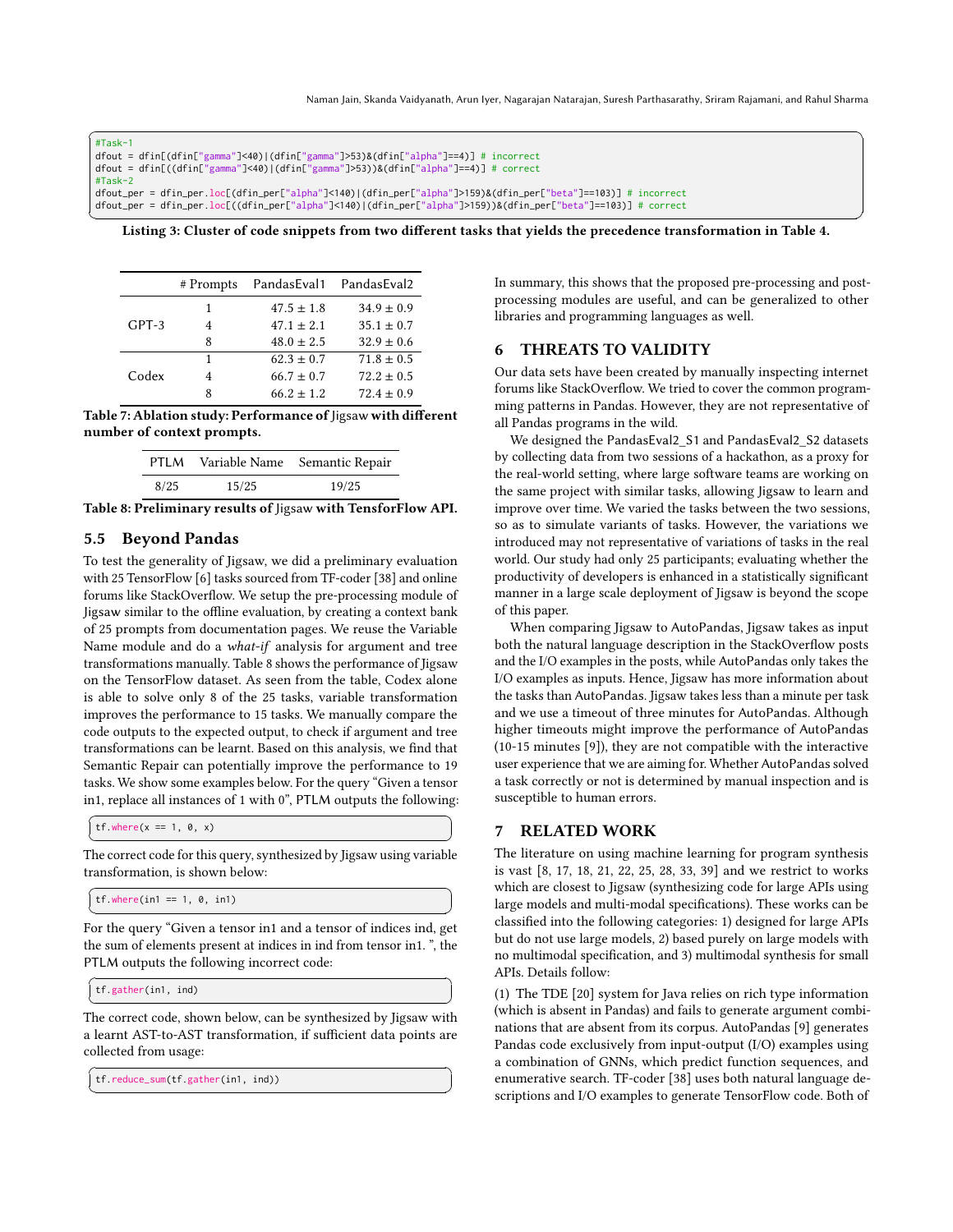them use small specific models (as opposed to large generic models like GPT-3) and lack mechanisms to incorporate user feedback.

(2) GPT-3 [\[10\]](#page-10-0) while trained on web has shown inspiring capability on synthesizing code. Models have also been explicitly trained on code with documentation [\[7,](#page-10-2) [11,](#page-10-1) [15\]](#page-10-5). In particular, Codex [\[11\]](#page-10-1), that is part of GitHub Copilot, generates Python code from natural language descriptions. Spider [\[5,](#page-10-14) [43\]](#page-11-19) is a text-to-SQL competition where many tools compete [\[36,](#page-11-20) [40\]](#page-11-21).

(3) Manshadi et al. [\[24\]](#page-11-22) and Raza et al. [\[34\]](#page-11-23) synthesize string transformations. WebQA [\[12\]](#page-10-15) synthesizes programs to extract infor-mation from webpages. REGEL [\[13\]](#page-10-16) and Ye et al. [\[42\]](#page-11-24) synthesizes regular expressions. Mars [\[14\]](#page-10-17) synthesizes data wrangling operations. These techniques have not been demonstrated at the scale of Pandas that has hundreds of operations.

Jigsaw fixes the output of PTLM and is hence related to work on program repair like Refazer that learns code transformations from edits used to fix programs [\[16\]](#page-10-7). Jigsaw's interface is inspired from B2's [\[41\]](#page-11-25) interface that augments visualizations to notebooks.

## 8 CONCLUSION AND FUTURE WORK

Jigsaw is the first tool for synthesizing code for large APIs like Pandas that leverages the advancements in PTLMs. The key contribution of Jigsaw lies in the post-processing steps that drastically improve the quality of the code generated by PTLMs like GPT-3. In particular, the multimodal synthesis of Jigsaw outperforms both the baselines that exclusively use PTLMs and those that exclusively use I/O examples for program synthesis. However, several challenges remain before we can have a true "pair programmer" experience with PTLMs and we discuss a couple of them.

First, in this paper, the quality of the synthesized code is largely determined by the I/O examples. However, in practice, code quality is more nuanced than correctness on unit tests. Ideally, the synthesized code should have high performance, should not have security vulnerabilities [\[29\]](#page-11-8), and respect licensing attribution  $\frac{4}{3}$  $\frac{4}{3}$  $\frac{4}{3}$ .

Second, Jigsaw focuses on multi-modal specifications with natural language intent and I/O examples. However, even multi-modal specifications can be weak or ambiguous, and would need to be refined using richer specifications like preconditions, postconditions, invariants, bounds on resource usage like time and memory, etc., to obtain the intended code.

Acknowledgement. We thank Dhvanil Sanghvi for helping us perform a preliminary evaluation of Jigsaw with Tensorflow (reported in Section 5.5), and Arjun Radhakrishna for helping us with PROSE and Refazer related queries.

#### **REFERENCES**

- <span id="page-10-3"></span>[1] [n. d.]. GitHub Copilot · Your AI pair programmer.<https://copilot.github.com/>
- <span id="page-10-8"></span><span id="page-10-4"></span>[2] [n. d.]. Jupyter.<https://jupyter.org/> [n. d.]. Parenthesis Blog. [https://www.roelpeters.be/](https://www.roelpeters.be/cannot-compare-a-dtyped-object-array-with-a-scalar-of-type-bool/)
- <span id="page-10-9"></span>[cannot-compare-a-dtyped-object-array-with-a-scalar-of-type-bool/](https://www.roelpeters.be/cannot-compare-a-dtyped-object-array-with-a-scalar-of-type-bool/) [4] [n. d.]. Parenthesis StackOverflow. [https://stackoverflow.com/questions/](https://stackoverflow.com/questions/38252423/python-error-typeerror-cannot-compare-a-dtyped-float64-array-with-a-scalar-o)
- [38252423/python-error-typeerror-cannot-compare-a-dtyped-float64-array-with-a-scalar-o](https://stackoverflow.com/questions/38252423/python-error-typeerror-cannot-compare-a-dtyped-float64-array-with-a-scalar-o) [n. d.]. Spider 1.0: Yale Semantic Parsing and Text-to-SQL Challenge.
- <span id="page-10-14"></span><span id="page-10-10"></span>
- <span id="page-10-2"></span>[6] [n. d.]. TensorFlow.<https://www.tensorflow.org/> Jacob Austin, Augustus Odena, Maxwell Nye, Maarten Bosma, Henryk Michalewski, David Dohan, Ellen Jiang, Carrie Cai, Michael Terry, Quoc Le, and Charles Sutton. 2021. Program Synthesis with Large Language Models. ArXiv abs/2108.07732 (2021).
- <span id="page-10-11"></span>[8] Matej Balog, Alexander L. Gaunt, Marc Brockschmidt, Sebastian Nowozin, and Daniel Tarlow. 2017. DeepCoder: Learning to Write Programs. In 5th International Conference on Learning Representations, ICLR 2017, Toulon, France, April 24-26, 2017, Conference Track Proceedings. OpenReview.net.
- <span id="page-10-6"></span>[9] Rohan Bavishi, Caroline Lemieux, Roy Fox, Koushik Sen, and Ion Stoica. 2019. AutoPandas: neural-backed generators for program synthesis. Proc. ACM Program. Lang. 3, OOPSLA (2019), 168:1–168:27.
- <span id="page-10-0"></span>[10] Tom B. Brown, Benjamin Mann, Nick Ryder, Melanie Subbiah, Jared Kaplan, Prafulla Dhariwal, Arvind Neelakantan, Pranav Shyam, Girish Sastry, Amanda Askell, Sandhini Agarwal, Ariel Herbert-Voss, Gretchen Krueger, Tom Henighan, Rewon Child, Aditya Ramesh, Daniel M. Ziegler, Jeffrey Wu, Clemens Winter, Christopher Hesse, Mark Chen, Eric Sigler, Mateusz Litwin, Scott Gray, Benjamin Chess, Jack Clark, Christopher Berner, Sam McCandlish, Alec Radford, Ilya Sutskever, and Dario Amodei. 2020. Language Models are Few-Shot Learners. In Advances in Neural Information Processing Systems 33: Annual Conference on Neural Information Processing Systems 2020, NeurIPS 2020, December 6-12, 2020, virtual, Hugo Larochelle, Marc'Aurelio Ranzato, Raia Hadsell, Maria-Florina Balcan, and Hsuan-Tien Lin (Eds.).
- <span id="page-10-1"></span>[11] Mark Chen, Jerry Tworek, Heewoo Jun, Qiming Yuan, Henrique Ponde de Oliveira Pinto, Jared Kaplan, Harrison Edwards, Yuri Burda, Nicholas Joseph, Greg Brockman, Alex Ray, Raul Puri, Gretchen Krueger, Michael Petrov, Heidy Khlaaf, Girish Sastry, Pamela Mishkin, Brooke Chan, Scott Gray, Nick Ryder, Mikhail Pavlov, Alethea Power, Lukasz Kaiser, Mohammad Bavarian, Clemens Winter, Philippe Tillet, Felipe Petroski Such, Dave Cummings, Matthias Plappert, Fotios Chantzis, Elizabeth Barnes, Ariel Herbert-Voss, William Hebgen Guss, Alex Nichol, Alex Paino, Nikolas Tezak, Jie Tang, Igor Babuschkin, Suchir Balaji, Shantanu Jain, William Saunders, Christopher Hesse, Andrew N. Carr, Jan Leike, Joshua Achiam, Vedant Misra, Evan Morikawa, Alec Radford, Matthew Knight, Miles Brundage, Mira Murati, Katie Mayer, Peter Welinder, Bob Mc-Grew, Dario Amodei, Sam McCandlish, Ilya Sutskever, and Wojciech Zaremba. 2021. Evaluating Large Language Models Trained on Code. CoRR abs/2107.03374  $(2021)$
- <span id="page-10-15"></span>[12] Qiaochu Chen, Aaron Lamoreaux, Xinyu Wang, Greg Durrett, Osbert Bastani, and Isil Dillig. 2021. Web question answering with neurosymbolic program synthesis. In PLDI '21: 42nd ACM SIGPLAN International Conference on Programming Language Design and Implementation, Virtual Event, Canada, June 20-25, 20211, Stephen N. Freund and Eran Yahav (Eds.). ACM, 328–343.
- <span id="page-10-16"></span>[13] Qiaochu Chen, Xinyu Wang, Xi Ye, Greg Durrett, and Isil Dillig. 2020. Multimodal synthesis of regular expressions. In Proceedings of the 41st ACM SIGPLAN International Conference on Programming Language Design and Implementation, PLDI 2020, London, UK, June 15-20, 2020, Alastair F. Donaldson and Emina Torlak (Eds.). ACM, 487–502.
- <span id="page-10-17"></span>[14] Yanju Chen, Ruben Martins, and Yu Feng. 2019. Maximal multi-layer specification synthesis. In Proceedings of the ACM Joint Meeting on European Software Engineering Conference and Symposium on the Foundations of Software Engineering, ESEC/SIGSOFT FSE 2019, Tallinn, Estonia, August 26-30, 2019, Marlon Dumas, Dietmar Pfahl, Sven Apel, and Alessandra Russo (Eds.). ACM, 602–612.
- <span id="page-10-5"></span>[15] Colin Clement, Dawn Drain, Jonathan Timcheck, Alexey Svyatkovskiy, and Neel Sundaresan. 2020. PyMT5: multi-mode translation of natural language and Python code with transformers. In Proceedings of the 2020 Conference on Empirical Methods in Natural Language Processing (EMNLP). Association for Computational Linguistics, Online.
- <span id="page-10-7"></span>[16] Reudismam Rolim de Sousa, Gustavo Soares, Loris D'Antoni, Oleksandr Polozov, Sumit Gulwani, Rohit Gheyi, Ryo Suzuki, and Bjoern Hartmann. 2016. Learning Syntactic Program Transformations from Examples. CoRR abs/1608.09000 (2016).
- <span id="page-10-12"></span>[17] Jacob Devlin, Jonathan Uesato, Surya Bhupatiraju, Rishabh Singh, Abdel-rahman Mohamed, and Pushmeet Kohli. 2017. RobustFill: Neural Program Learning under Noisy I/O. In Proceedings of the 34th International Conference on Machine Learning, ICML 2017, Sydney, NSW, Australia, 6-11 August 2017 (Proceedings of Machine Learning Research, Vol. 70), Doina Precup and Yee Whye Teh (Eds.). PMLR, 990–998.
- <span id="page-10-13"></span>[18] Yu Feng, Ruben Martins, Osbert Bastani, and Isil Dillig. 2018. Program synthesis using conflict-driven learning. In Proceedings of the 39th ACM SIGPLAN Conference on Programming Language Design and Implementation, PLDI 2018, Philadelphia,

<span id="page-10-18"></span><sup>4</sup><https://www.wired.com/story/github-commercial-ai-tool-built-open-source-code/>